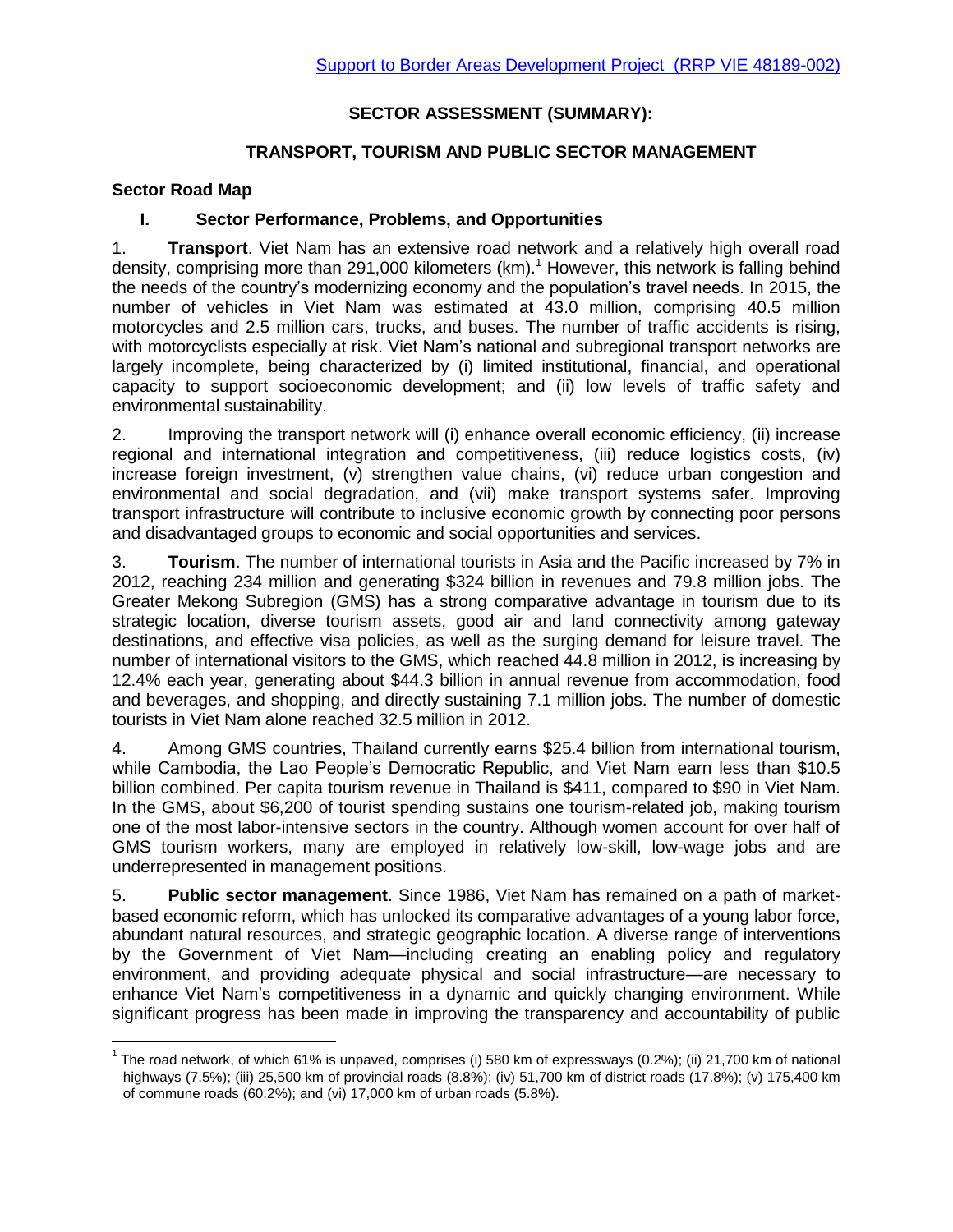service delivery, public sector management (PSM) is becoming more complex, as the rise of new industries linked to global value chains contributes to the proliferation of regulations and policies. The continued devolution of administrative and fiscal powers to provincial governments compounds these challenges. The quality of governance varies considerably among provinces, as does their degree of adherence to national policies. Stronger provincial institutions have generally succeeded in encouraging greater private sector development and enhanced service delivery. However, in weaker provinces government regulation of private operations is often minimal. Limited public administrative capacity, especially among mid- and lower-level civil servants, also constrains the implementation and quality of public spending in some provinces.

## **II. Government's Sector Strategy**

6. **Transport**. In 2013, Adjustments to the Transport Development Strategy up to 2020 with a Vision toward 2030 (Transport Strategy 2020) was approved, with the following major principles: (i) transport is an important part of national infrastructure and should be prioritized sustainably; (ii) the development of the nation's transport system should promote the country's geographical location and national resources; (iii) transport infrastructure will be developed in a coordinated and rational manner, linking different transport modes and all regions of the country, and stressing the importance of maintenance and sustainable operations; (iv) modern technology should be applied to deliver safe, high-quality, and environmentally responsible transport at reasonable costs; (v) regional and international cooperation in transport and transport systems will be promoted; (vi) safe and convenient mass transit systems will be developed to reduce urban traffic congestion (initially in Ha Noi and Ho Chi Minh City); and (vii) all potential infrastructure investment sources will be mobilized. The strategy also identified seven areas around which specific policies and strategies will be formulated: (i) transport development, (ii) the raising of capital, (iii) transport industry development, (iv) international integration and competition, (v) reform, (vi) new science and technologies, and (vii) human resource development.

7. From 2016 to 2020, the Ministry of Transport will require the mobilization of about \$43.4 billion (an annual capital investment of 4.7% of the country's gross domestic product) to develop the planned infrastructure.<sup>2</sup> The proposed financial sources are the sale of government bonds, private participation, and the establishment of a credit package for infrastructure.

8. Viet Nam is one of the countries most vulnerable to the impacts of climate change, which could cost it the equivalent of 6%–7% of its annual gross domestic product. The government has addressed climate change as a key issue by approving the National Target Program to Respond to Climate Change in 2012–2015, and the Ministry of Transport prepared an action plan to respond to climate change during 2011–2015 that covers both mitigation and adaptation. Transport projects in vulnerable areas should be "climate-proofed", by taking into consideration the uncertainties of these impacts.

9. **Tourism**. The Strategy for Tourism Development in Viet Nam to 2020, Vision to 2030 (STDV) forecasts 10.5 million international arrivals and \$19 billion in tourism revenues in 2020. The 2005 Tourism Law provides the legal basis for the STDV, by mandating that the Ministry of Culture, Sports, and Tourism and its specialized technical agency, the Viet Nam National Administration of Tourism, encourage environmentally and socially sustainable tourism by protecting, promoting, and developing cultural and historical tourism, with the broad participation of all economic sectors. The STDV aims to (i) develop tourism into a leading economic sector; (ii) improve quality, efficiency, brand recognition, and competitiveness within the sector; (iii)

 $^2$  The allocation per subsector is (i) \$29.1 billion for roads; (ii) \$5.3 billion for rail; (iii) \$4.5 billion for aviation; (iv) \$3.0  $^2$ billion for maritime; and (v) \$1.5 billion for inland waterways.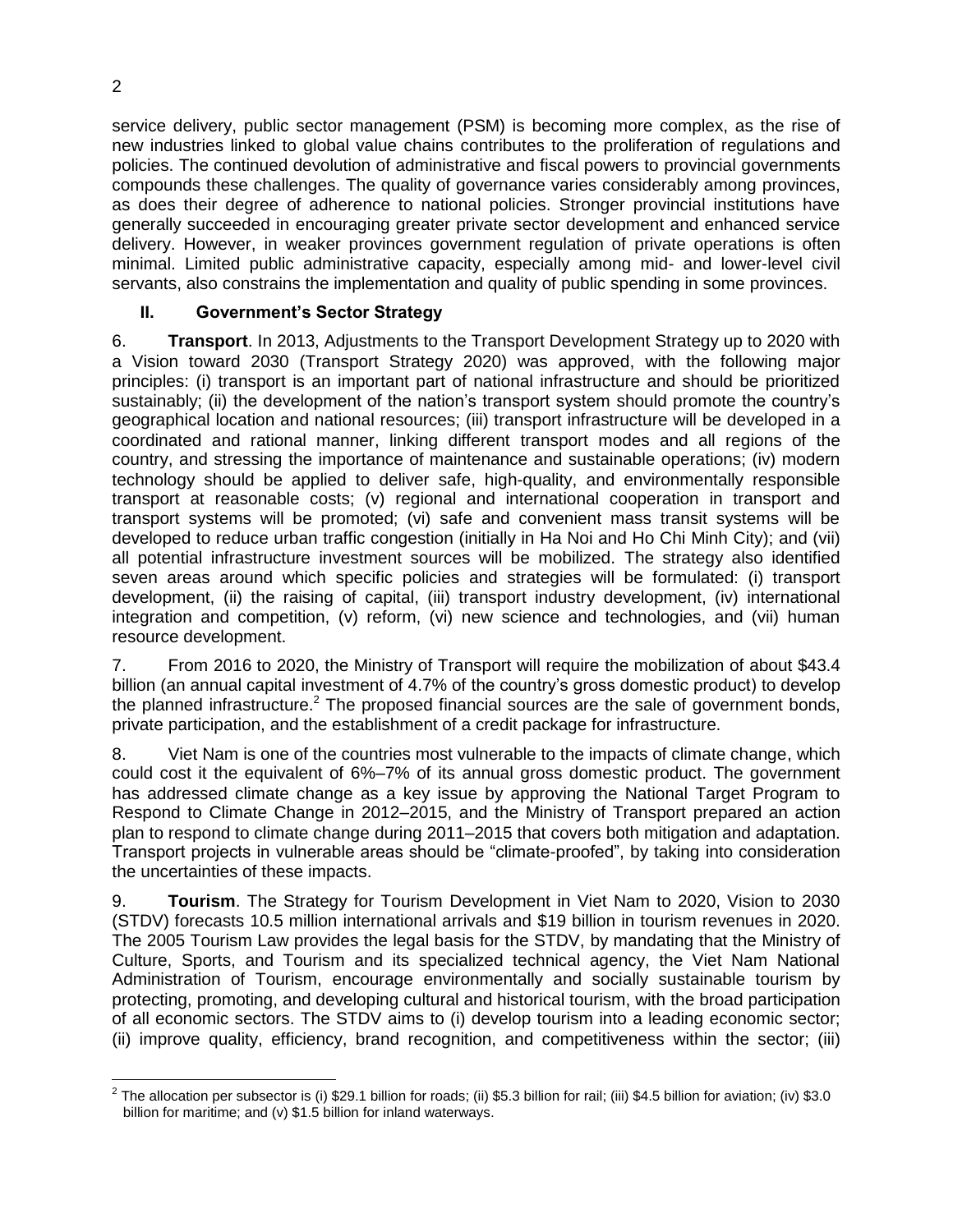promote international and domestic tourism, with a focus on high-spending international visitors; (iv) protect cultural, historic, and natural resources; and (v) increase domestic and international tourism investment. The Ministry of Culture, Sports, and Tourism recognizes the need to effectively coordinate many agencies and ensure that the private sector provides quality services. The STDV intends to (i) provide public agencies with a blueprint for prioritizing investments in transport, urban development, education, and training; and (ii) enhance policies to facilitate private investment in tourism infrastructure and related services. Seven priority programs cover all subnational areas.<sup>3</sup>

10. **Public sector management**. Viet Nam's socio-economic development strategy, 2011– 2020 identifies public and institutional reform as a central strategy for promoting faster socioeconomic development in Viet Nam. The Ministry of Finance's Finance Sector Strategy (2012–2020) highlights the following four government priorities in meeting this objective: (i) making the mobilization of national financial resources and expenditure more efficient and effective, including strengthening the capacity of provincial governments; (ii) creating the necessary regulatory and legal conditions for private development, with an emphasis on small and medium-sized enterprises; (iii) restructuring state enterprises to enhance the market mechanism and facilitate the growth of private enterprise; and (iv) enhancing the quality and depth of financial intermediation to promote private investment and deepen capital markets. In support of these strategies, the government passed the Public Investment Law (2014) and State Budget Law, among others, which aim to incorporate international best practices in Viet Nam's public financial management system. These include (i) introducing medium-term expenditure and revenue planning; (ii) increasing the fiscal autonomy of provincial governments, especially with regard to debt management); (iii) introducing output-based budgeting practices; (iv) reducing off-budget expenditure; (v) strengthening public asset management; and (vi) enhancing budget accountability and transparency.

### **III. ADB Sector Experience and Assistance Program**

11. **Transport**. The Asian Development Bank (ADB) has been financing expressways, highways, roads, a railway upgrading, and urban mass rapid transit projects. To ensure ADB's continuous involvement and the achievement of outcomes, ADB must improve its project implementation performance, especially in procurement, resettlement, consultant management, and safeguard compliance. Institutional development and capacity enhancement are important to ensure that relevant government agencies understand ADB procedures and become familiar with emerging needs, such as mainstreaming climate change, sustainable transport, publicprivate partnerships, and social issues. ADB will continue to coordinate closely with, and be responsive to, the needs of executing government agencies.

12. Based on ADB's assessment of the transport sector and Viet Nam's Transport Strategy 2020, the next transport strategy will focus on improving planning, implementation, and operational efficiency throughout the sector. The strategy proposes three key strategic investment areas: (i) intercity expressways and urban ring roads, (ii) national highways along GMS corridors and in remote areas, and (iii) urban mass rapid transit systems in Ha Noi and Ho Chi Minh City. Common binding strategies are to (i) improve subregional and domestic transport efficiency; (ii) strengthen the institutional, organizational, and financial development of government transport entities; (iii) promote traffic safety and social sustainability; (iv) mainstream climate change mitigation and adaptation in the sector; (v) mainstream gender in transport projects to promote safe and convenient access to markets and services, employment

l  $3$  These programs aim to enhance (i) tourism product development; (ii) infrastructure and facilities; (iii) tourism-related human resources; (iv) marketing, promotion, and branding; (v) investment promotion and policy enhancement; (vi) international cooperation; and (vii) public management of tourism.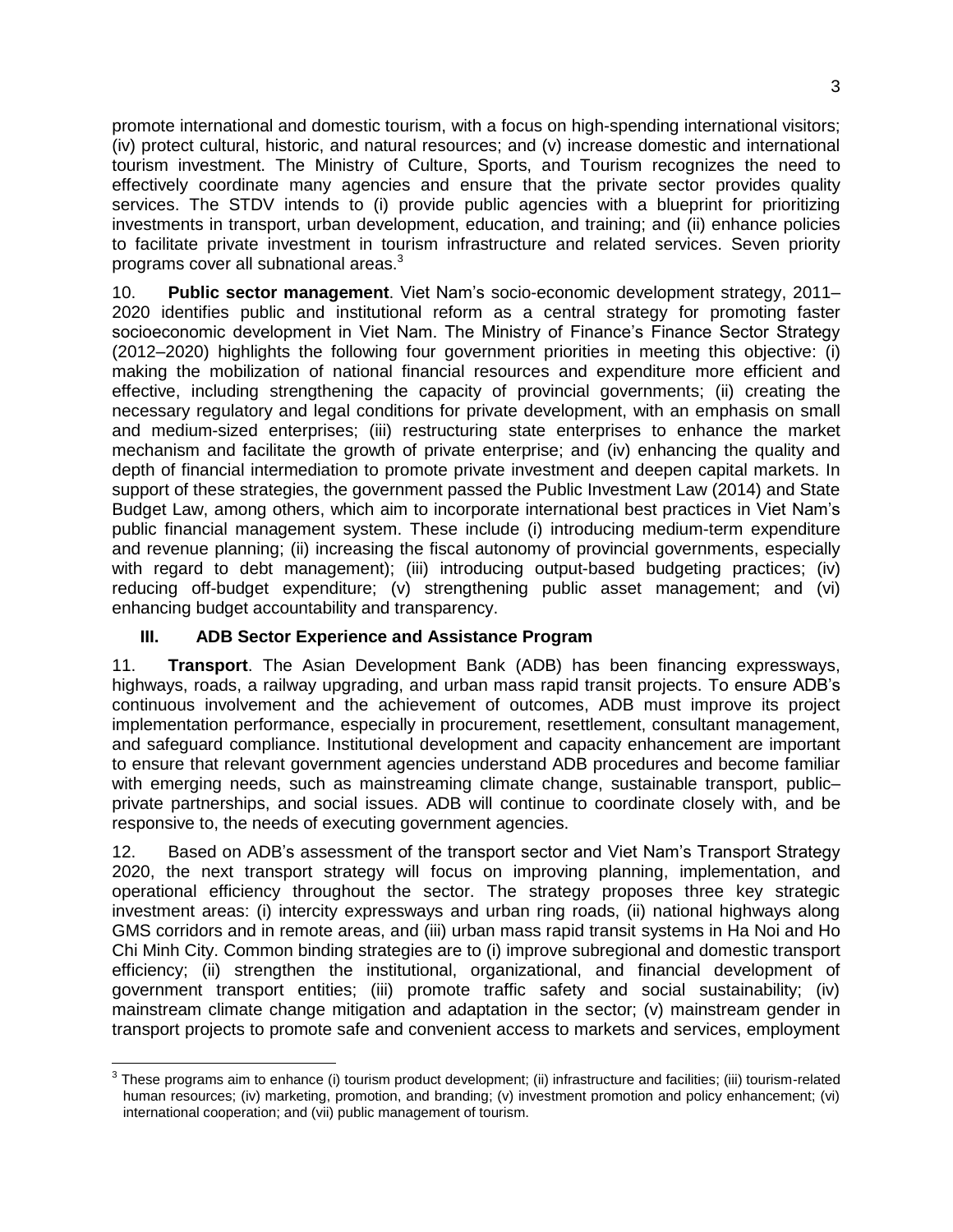opportunities; and (vi) mitigate negative impacts on local communities (e.g., road accidents, HIV/AIDS transmission, human trafficking) during and after construction.

13. **Tourism**. ADB has mainly supported Viet Nam's tourism industry through the GMS program. Key lessons include the need to (i) conduct detailed analysis of tourism demand during project preparation, (ii) improve cross-sector coordination to build synergies within ADB and among development partners active in this sector, (iii) support policy dialogue to facilitate simplified border-crossing arrangements, and (iv) promote enterprise development alongside infrastructure to increase the proportion of destination spending that reaches the poor. Lessons to improve project design embrace the need to (i) select relevant subprojects, (ii) ensure that sustainable operation and maintenance systems are in place prior to project closure, and (iii) utilize private expertise to market and promote tourist destinations. ADB will remain involved in tourism given its experience successfully financing projects with substantial positive development impacts, such as creating employment for the poor and improving environmental performance in tourism destinations. Consistent with the GMS Tourism Sector Strategy, GMS Strategic Framework 2012–2022, and national tourism development plans, ADB's tourism assistance will continue to focus on (i) improving last-mile access infrastructure, sanitation, water supplies, and other public infrastructure in secondary tourist destinations; (ii) promoting micro- to medium-sized tourism enterprises; (iii) building the capacity of public officials; (iv) offering vocational training in tourism; and (v) creating a policy dialogue to reduce nonphysical barriers to crossing borders. The proposed projects and technical assistance aim to maximize synergies with other ADB investments in the transport, urban, and social sectors.

14. **Public sector management.** Since 2009, ADB has supported the implementation of a multitranche financing facility in support of state-owned enterprise reform (the State-Owned Enterprise Reform and Corporate Governance Facilitation Program). In the previous country partnership strategy, 2012–2015 for Viet Nam, ADB also prioritized support for a range of public capacity building and technical assistance activities, which aim to (i) enhance the efficiency of externally financed public investments; (ii) improve civil service capacity and management; (iii) strengthen monitoring and evaluation systems with more accurate and timely performance monitoring; and (iv) support the preparation of the government's Socio-Economic Development Plan, 2016–2020. As part of these efforts ADB has helped the government formulate a new civil service law and implement a merit-based human resources management system, as well as drafting the amended competition law and the revised procurement law. Lessons learned from ADB's previous and ongoing support for PSM include (i) the importance of a sequential, longterm program of support, rather than ad-hoc responses to requests; and (ii) the need to harness ADB's financial, leverage, and knowledge resources to maximize the value that it adds to the sector. Continuing to enhance PSM will be a vital component of ADB's strategy to help Viet Nam achieve inclusive economic growth and meet the demands of an emerging, dynamic market economy. In line with the government's reform priorities and ADB's own comparative advantages, ADB will aim to develop a long-term programmatic approach to its support, by encouraging deeper staff engagement on key policy issues and utilizing a combination of technical assistance and policy-based lending resources.